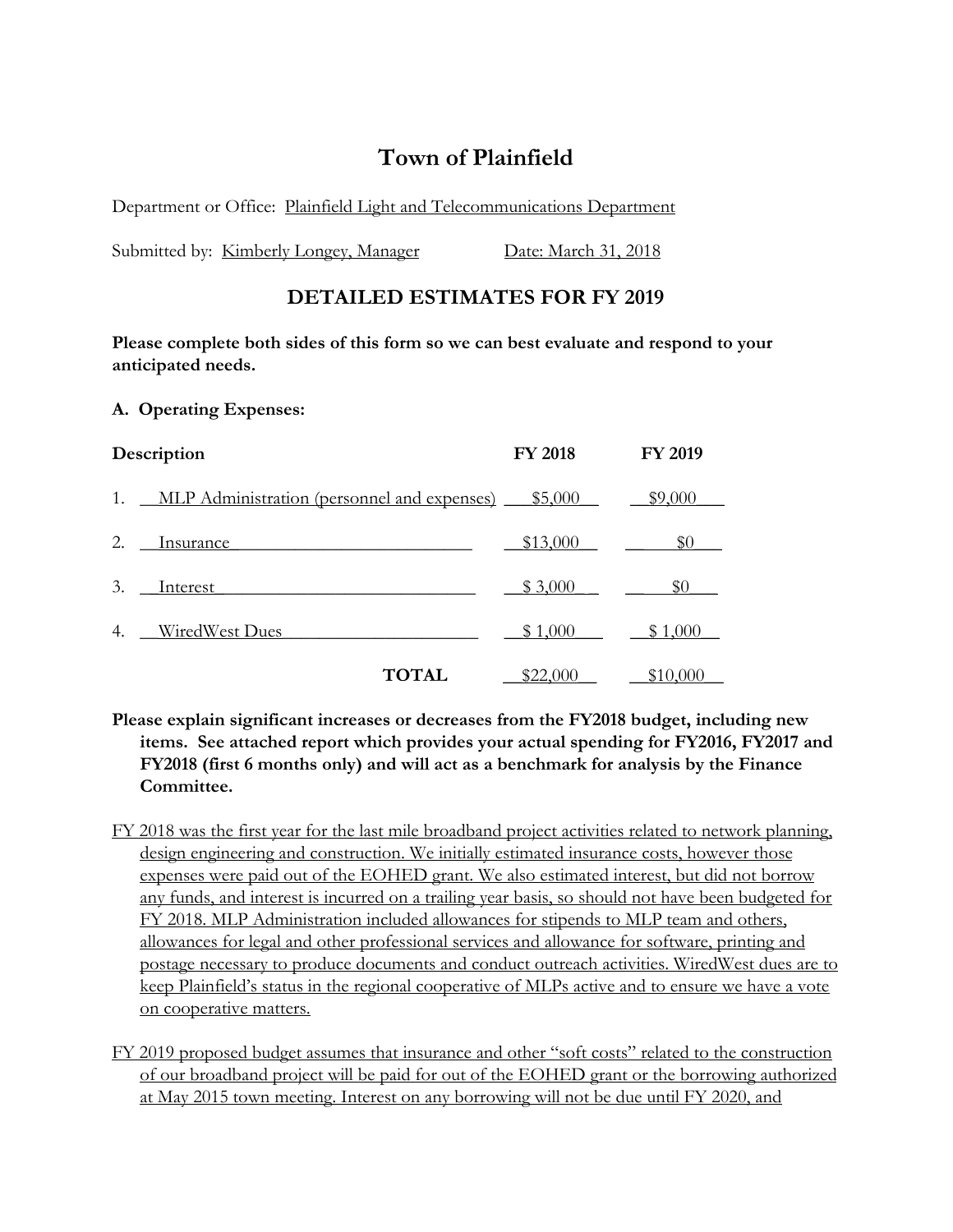because the borrowing was a "debt exclusion" the debt service is not a departmental budget, but rather town-wide to be calculated by the Treasurer. The proposed budget includes and allowance for modest stipends for the MLP Manager and Assistant manager, and allowance for other stipends/honoraria to be determined based on the needs of the project. The proposed budget also includes allowances for the team to conduct outreach activities to keep towns people informed and to conduct a pre-construction subscription campaign.

## **DETAILED ESTIMATES FOR FY 2019**

#### **B. Personnel Expenses:** (wages, salaries, stipends, honoraria, etc.).

| Position                                                               | <b>FY 2018</b> | <b>FY 2019</b> |
|------------------------------------------------------------------------|----------------|----------------|
| 1. MLP Manager stipend (allowance)                                     | $$2,000*$      | \$3,000        |
| 2. Assistant MLP Manager stipend (allowance)                           | $$2,000*$      | \$3,000        |
| 3. Other Stipends/Honoraria or services (allowance) \$ 0 <sup>**</sup> |                | \$2,000        |
| <b>TOTAL</b>                                                           | $$4.000*$      | \$6,000        |

### **Please explain how personnel services are computed – hourly rate with hours per week or monthly.**

The proposed budget for personnel expenses is an "up to amount" for lump sum stipends for MLP team members or others to be paid at the end of the fiscal year. This is based on estimates of approximately 25 hours per month of work for the Manager and Assistant Manager, though such volume may increase in FY 2019. Other stipends are best estimates for work during a concentrated outreach/sign up campaign. The Selectboard will determine the stipend for the MLP Manager. The MLP Manager will determine the stipend for others. This allowance for personnel expenses is to ensure the last mile broadband moves forward on time and that the critical path tasks related to project oversight during design, procurement, construction and transition to operations are carried out in a timely way. The stipend amount is based on time tracking in FY2018. This time put in by MLP team members helps the town save money on legal, engineering, clerk of the works and other professional or specialized services, all which would likely cost far more than the stipends budgeted. Once the network is operational any future MLP team stipends, if any, will be paid for out of an operating budget covered by revenue from network subscribers.

**Do not include a COLA (Cost of Living Adjustment) increase. The Finance Committee will recommend a uniform increase for all employees based on, but not necessarily equal to, the official inflation rate for calendar 2017 provided by the Bureau of Labor Statistics. A COLA increase will be voted on at the annual town meeting as a separate line item.**

**Any request for a salary or hourly increase, other than COLA, should be justified below. Reasons might include an increase in workload and/or responsibilities.**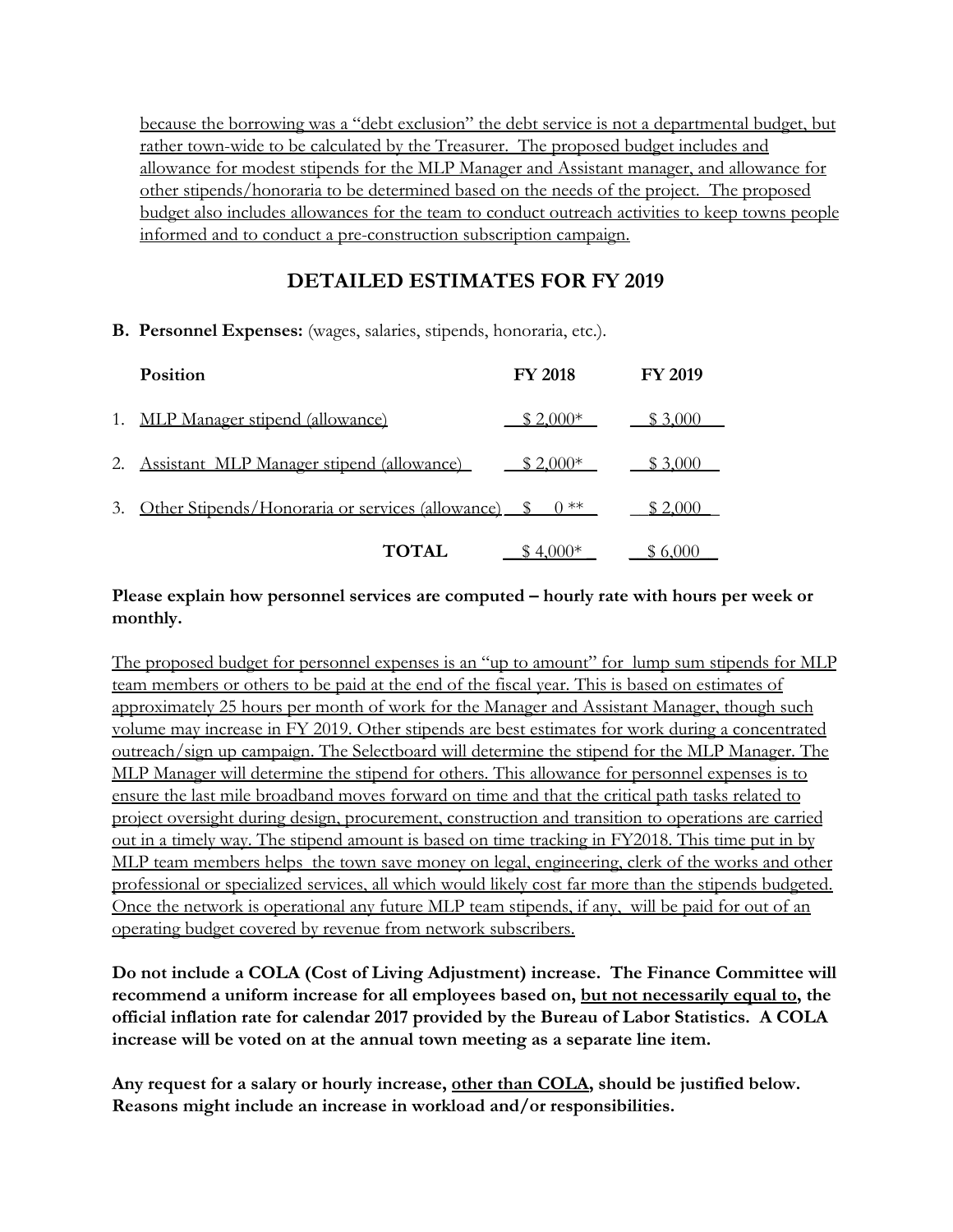**Attach additional pages if necessary.**

### **DETAILED ESTIMATES FOR FY 2019**

| Description                                              |              | Cost | Life (years) |
|----------------------------------------------------------|--------------|------|--------------|
| 1.                                                       |              |      |              |
| 2.                                                       |              |      |              |
| 3.                                                       |              |      |              |
| 4.<br><u> 1980 - John Stein, Amerikaansk politiker (</u> |              |      |              |
| 5.                                                       |              |      |              |
| 6.<br><u> 1989 - John Stein, Amerikaansk politiker (</u> |              |      |              |
| 7.                                                       |              |      |              |
|                                                          |              |      |              |
|                                                          | <b>TOTAL</b> |      |              |

**C. Capital Expenses:** (buildings and/or equipment costs greater than \$5,000)

**Please explain (below) why each capital item is needed, its expected lifetime, and** *whether it can be deferred until the next budget year, by placing an asterisk (\*) beside the item number.*

This proposed MLP budget does not include any allowances for capital expenditures. Our original costs for the last mile broadband project were \$1.78M, with the town contributing \$1.13M through general obligation bonds and the Commonwealth contributing \$650,000 in grant funding. The debt service costs on the town's portion of the project were voted as a debt exclusion. Debt service costs are due in the fiscal year after the borrowing. There is potential for our project to require additional capital funding, and the amount and source to cover costs in excess of the \$1.78M will be determined in the coming months and will be based on continued fine-tuning of the overall project costs through design, engineering, enactment of local "drop policies" (how much, if anything, the town will charge residents to bring fiber from the road to the residence or business) as well as conversations with EOHED about access to and use of contingency funds the Commonwealth made available in March 2018.

#### **Attach additional pages if necessary.**